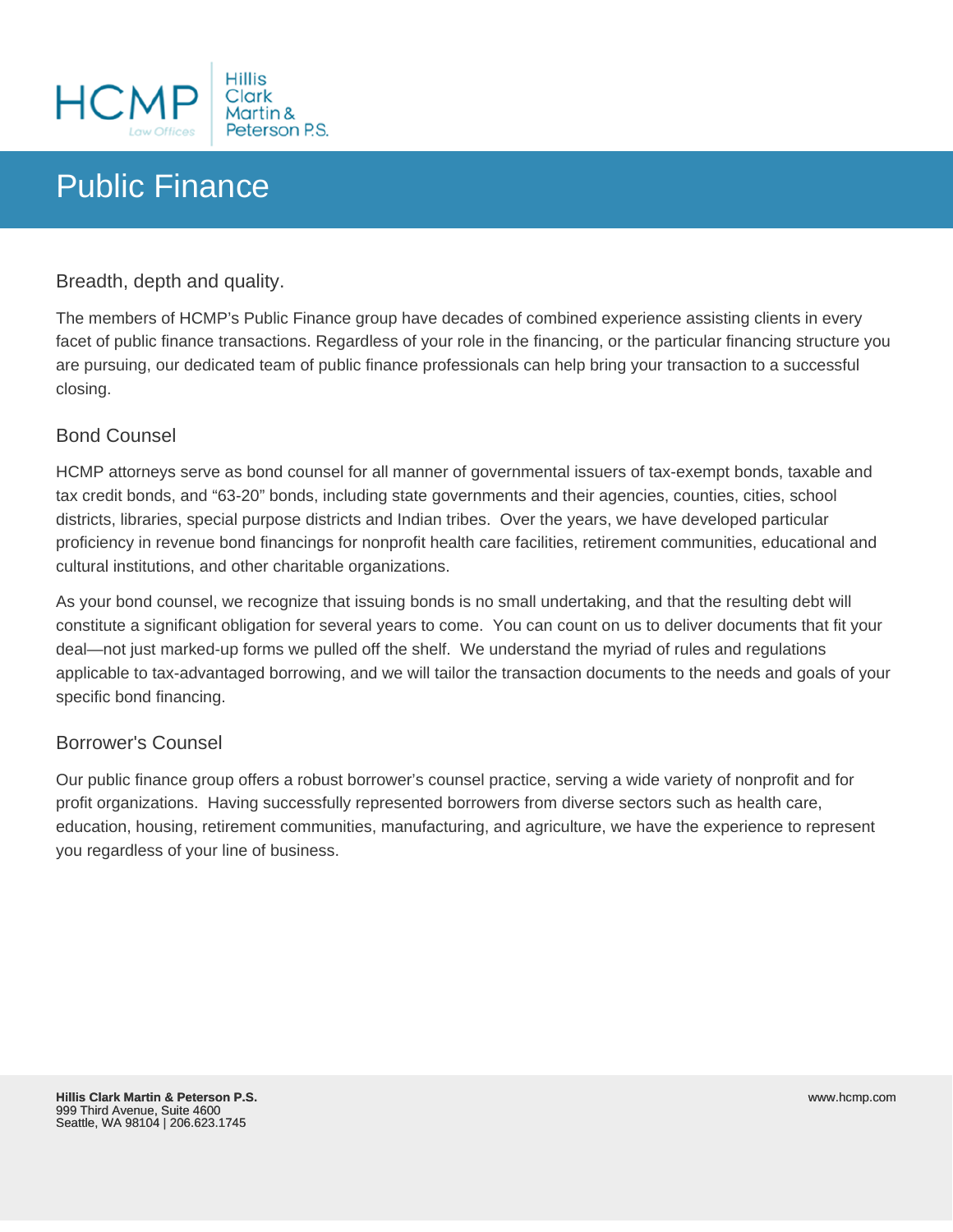Our borrower's counsel team represents its clients with unparalleled depth of experience, offering not only a deep understanding of tax-advantaged bond and tax credit financings, but also substantial nonprofit and for profit entity formation and governance experience, as well as access to HCMP's renowned real estate and land use team. As your borrower's counsel, we will work side by side with you to make sure your interests are being protected and that you are prepared for any ongoing obligations under applicable tax and securities laws.

## Underwriter and Disclosure Counsel

HCMP attorneys have served as underwriter and disclosure counsel for numerous public offerings of municipal securities, particularly in connection with local government bond and nonprofit conduit revenue bond financings.

We offer a strong federal and state securities law practice, particularly in the critical areas of primary and secondary market disclosures. Whether serving as underwriter or disclosure counsel, we will work with you to make sure that any prepared offering document contains a full discussion of the required material information, yet remains readable and accessible to market participants. To ensure your interests are proficiently and efficiently represented, we work hard to stay current on the ever-changing landscape of securities and disclosure regulations applicable to the public finance market.

## Bank Counsel

HCMP attorneys have represented lenders in a wide variety of tax-exempt, taxable and tax credit bond financings. We have helped our lender clients structure and close bond financings with virtually all types of governmental entities and nonprofit organizations, including those involving tax-exempt governmental bonds, tax-exempt 501(c)(3) bonds, New Markets Tax Credits and low-income housing credits.

## Representative Clients:

- B.C. Ziegler & Company
- The Bush School
- City of Fife, Washington
- D.A. Davidson & Co.
- Eastside Catholic School
- Goodwill of the Olympics and Rainier Region
- Horizon House
- Jefferson County Library
- King County, Washington
- King County Fire Protection District No. 50
- King County Library System
- Kline Galland Center
- Lake Stevens Sewer District